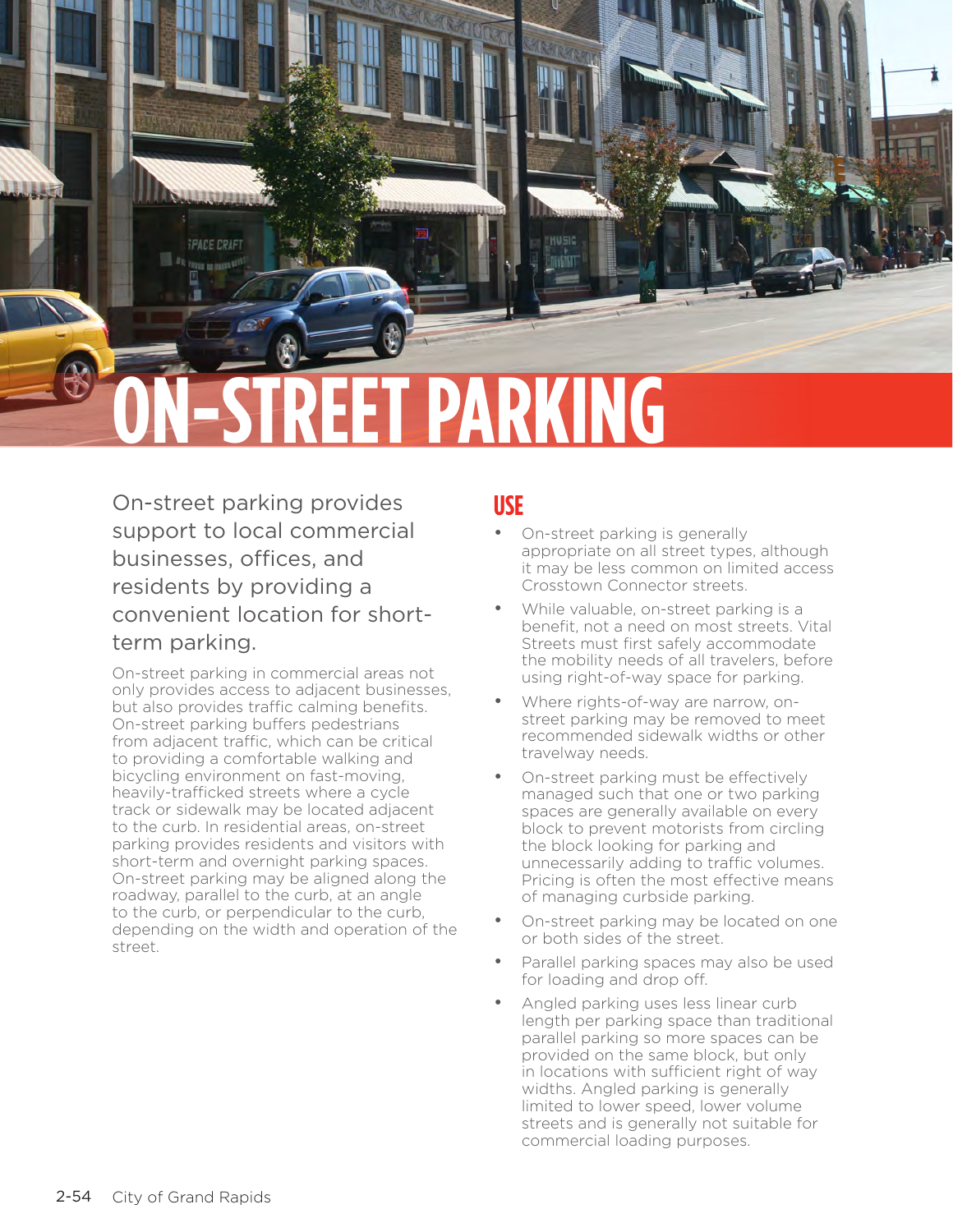If angled parking is desired, back-in angled parking should be utilized as it improves sight lines and can be used in combination with bicycle lanes. Front-in angled parking can create safety issues given the poor visibility while backing out of spaces. It cannot be used in combination with standard bicycle lanes.

#### **DESIGN**

- Typically, on-street parking is oriented curbside, parking parallel to the curb. While perpendicular or angled parking are also acceptable configurations, they are only appropriate on wider streets and generally those without bicycle facilities. If a street is intended to serve both bicycle facilities and angled parking, then back-in angled parking should be used.)
- Parking spaces may be marked or unmarked depending on how they are managed. In commercial areas, individual parking spaces may be marked with "T" and "L" pavement markings at their outside edge or defined with a solid white line to discourage encroachment of parked vehicles into adjoining travel ways. At minimum, white pavement markings should indicate the limit of allowed parking in the vicinity of intersections. In residential areas, parking spaces are generally unmarked.
- Parallel curbside parking spaces require a minimum of seven feet of width and 18 feet of length, 8 feet wide by 22 feet long is preferred, inclusive of the gutter pan. When using MDOT funds in commercial areas and along bus and truck routes, eight feet is required. A wider parking lane may be considered in loading zones with frequent large vehicles (e.g., large trucks, school buses) taking into consideration the street type and turnover expected.
- Parking shall be prohibited within 15 feet of either side of fire hydrants per current City Code.
- Parking should be prohibited at least 20 feet from nearside of midblock crosswalks, but presently there is no code requirement to prohibit parking a minimum distance from midblock crosswalks.
- Parking should be prohibited at bus stops.
- Parking should be restricted within 30 feet of traffic controls to maintain clear line of sight and all other areas prohibited by city ordinance (Chapter 181, Article 4, Section 10.45).<sup>16</sup>
- Parking may be immediately adjacent to the curb or, if used in conjunction with protected bicycle lanes or other similar treatments, aligned some distance from the curb.

16 [https://www.municode.com/library/mi/grand\\_rapids/codes/](https://www.municode.com/library/mi/grand_rapids/codes/code_of_ordinances?nodeId=TITX--TRAFFIC_CH181GETRRE_ART4PARE_S10.45PRPA) code\_of\_ordinances?nodeId=TITX--TRAFFIC\_CH181GETRRE [ART4PARE\\_S10.45PRPA](https://www.municode.com/library/mi/grand_rapids/codes/code_of_ordinances?nodeId=TITX--TRAFFIC_CH181GETRRE_ART4PARE_S10.45PRPA)

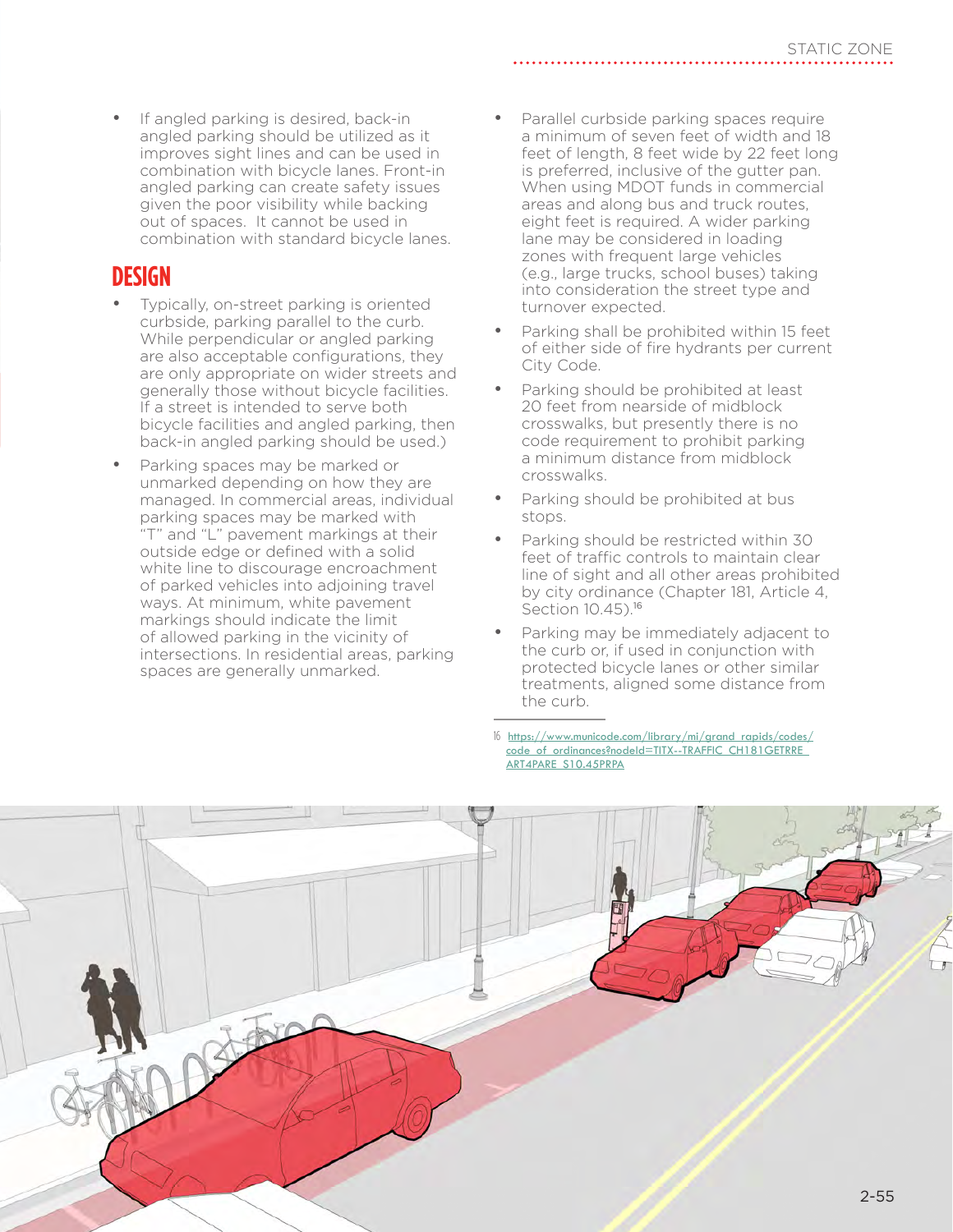R Permeable paving such as pervious concrete or pavers should be considered for stormwater management.

**Q** On streets with narrow sidewalks, where tree planting is limited by conflicts with utilities or driveways, or where there is a desire to visually narrow the roadway, landscaped planters or subsurface tree cells may be placed between parking spaces at regular intervals. The planters should not exceed the width of the parking lane.

### **SPECIAL CONSIDERATIONS**

- The U.S. Access Board Draft Public Rights-of-Way Accessibility Guidelines (PROWAG) provides guidance on accessible parking spaces.17 If parking meters are present, they must be accessible to persons with disabilities providing a smooth level pathway of at least 36" in width to access the meter. Meters should be installed with payment slot roughly 40" high (from the surface of the sidewalk) and viewer at roughly 42".
- Designated handicapped parking zones should be provided, particularly adjacent to locations where there is known to be high demand for such spaces.
- The State of Michigan has two types of handicapped parking placards—one with a special seal, which means free parking, and one without the special seal, which gives the vehicle the ability to park at the blue designated meters but they need to pay the meters. The handicapped license plate is the latter (pay).
- Curbside parking may introduce conflict with bicyclists within the first two to three feet of a parked car. This is known as the "dooring zone"—the area where auto drivers or passengers may inadvertently open their door into a passing bicyclist. Parking lanes and adjacent facilities should be designed with adequate space to minimize such risks. Moving on-street parking away from the curb to act as a buffer between a bicycle facility and vehicle travel lanes reduces this risk.
- On-street parking may be combined with bulb-outs, parklets, platform dining, bike parking corrals, or other curb zone uses

to enhance the pedestrian experience, safety and multimodal access, particularly in commercial areas.

 In residential areas, residential permit parking may be used as a management strategy for preserving resident access to curbside parking at times when demand from nearby uses might otherwise constrain availability. When applied, parking is restricted to two hours for any vehicle lacking a resident-parking permit. Application of this program is based on request from individual neighborhoods, and documentation of impacts from non-neighborhood uses.

# **MANAGEMENT AND OPERATIONS**

- Where it is not precluded by heavy vehicles, the parking lane can be paved in concrete or special paving materials to match the pavement used on the adjacent sidewalk.
- Particularly on active commercial streets or areas with high pedestrian volumes or numerous cafes and restaurants, the parking lane may be used for flexible active uses such as café seating on a temporary or semi-permanent basis.
- On-street vehicle parking spaces may be converted to bicycle parking or bicycle parking may also be provided in the parking lane where there is not enough room to park a car, such as between driveways. One 20-foot parking space can accommodate up to 12 bicycles on six U-racks in a bike coral without cluttering limited sidewalk space.
- Head-in angled parking is discouraged because of the lack of visibility between bicyclists and drivers backing out of spaces.
- Back-in angle parking provides motorists with better vision of bicyclists, pedestrians, cars, and trucks as they exit a parking space and enter moving traffic. Back-in angle parking also eliminates the risk of opening a door into traffic that is present in parallel parking situations.
- Snow removal from on street parking spaces is generally completed by the city, however this is a lower priority than clearing travel ways. When necessary, on-street parking spaces may be used for snow storage.

<sup>17</sup> [http://www.access-board.gov/guidelines-and-standards/streets](http://www.access-board.gov/guidelines-and-standards/streets-sidewalks/public-rights-of-way/background/access-advisory-committee-final-report/x02-6-vehicular-ways-and-facilities)[sidewalks/public-rights-of-way/background/access-advisory](http://www.access-board.gov/guidelines-and-standards/streets-sidewalks/public-rights-of-way/background/access-advisory-committee-final-report/x02-6-vehicular-ways-and-facilities)[committee-final-report/x02-6-vehicular-ways-and-facilities](http://www.access-board.gov/guidelines-and-standards/streets-sidewalks/public-rights-of-way/background/access-advisory-committee-final-report/x02-6-vehicular-ways-and-facilities)